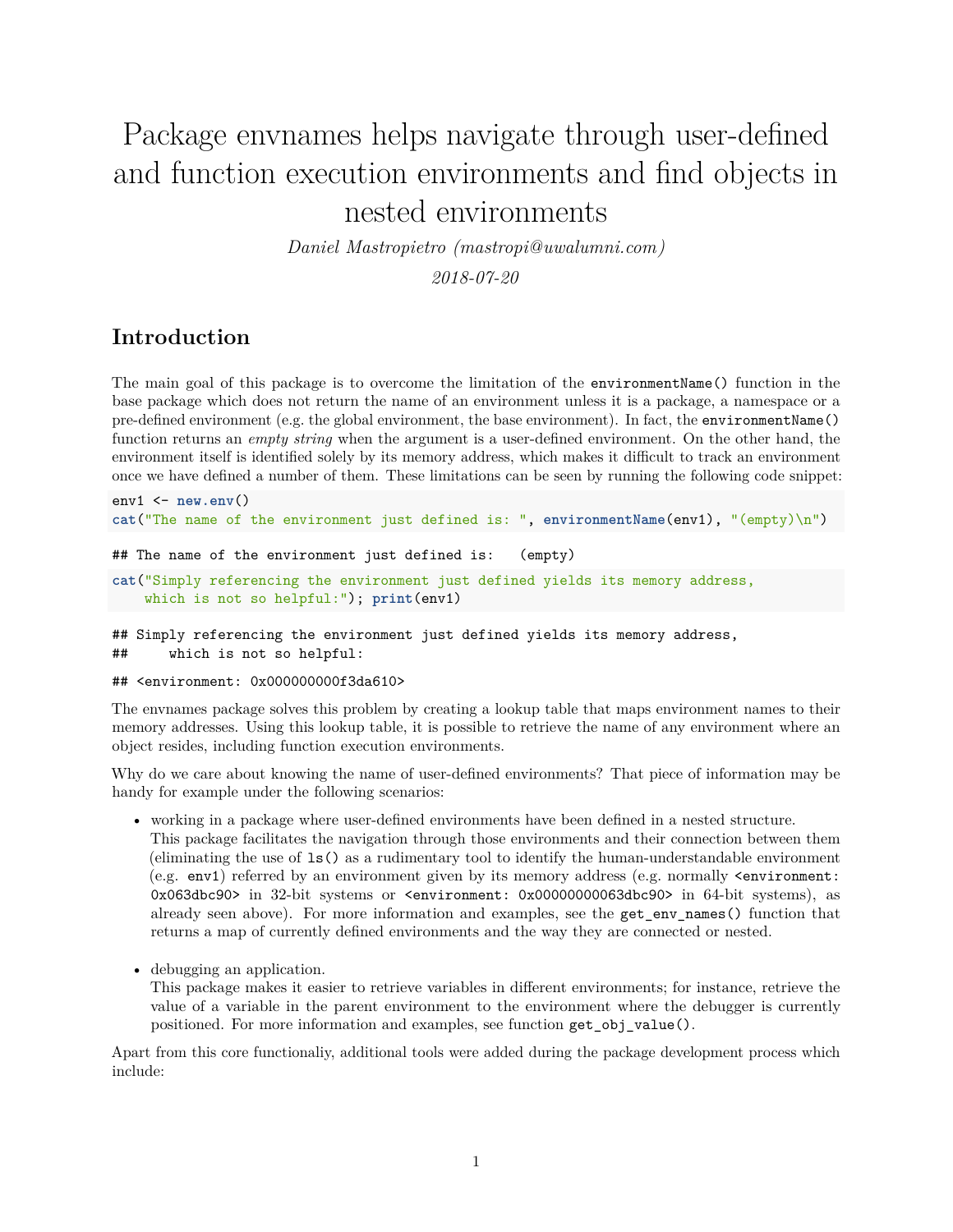- an enhancement of the built-in exists() function with the capability of searching objects *recursively* –i.e. in environments defined inside *other* environments–, as well as searching objects that are the *result of expressions*. This functionality is provided by the obj\_find() function.
- a simplification of the output obtained when retrieving the calling function name and the stack of calling functions, currently provided by the built-in function sys.call(). This functionality is provided by the get fun calling() and get fun calling chain() functions which return simple strings or array of strings with the function names of interest.
- the retrieval of the memory address of an object. This functionality is provided by the get\_obj\_address() function.

Currently the package has 11 functions directly accessible to the user (plus one function that is an alias).

*Naming convention*: Function names are all small caps and the underscore is used to separate keywords (e.g. environment\_name(), get\_obj\_address(), etc.)

# **Description of selected functions**

This section describes the functionality of 6 selected functions (sorted by relevance):

- 1) get\_env\_names(), to retrieve the name of all the environments defined in the workspace together with their memory address. This is an address-name lookup table, the core element of the package that allows the "magic" to happen.
- 2) environment\_name() / get\_env\_name() (its alias), to get the name of user-defined and execution environments.
- 3) obj  $find()$ , to find an object in the workspace and recursively within environments.
- 4) get\_fun\_calling\_chain(), to get the function calling stack displayed in an easier format than sys.calls().
- 5) get\_obj\_address() to get the memory address of an object by first looking for it (using obj\_find()).
- 6) address(), to return the memory address of an object existing in the environment where the function is run.

The following 5 functions are not covered by the vignette at this point:

- get\_fun\_calling(), which returns the last function call in the calling chain returned by get\_fun\_calling\_chain().
- get fun env(), which returns the execution environment(s) of a function matching a name or a memory address.
- get\_fun\_name(), which returns the name of the function called at a given level of the function calling chain.
- get\_obj\_name(), which returns the name of the object at a specified parent generation leading to a function's parameter.
- get obj value(), which returns the value of the object at a specified parent generation leading to a function's parameter value.

The title of each sub-section is a sentence stating what can be accomplished with the presented function.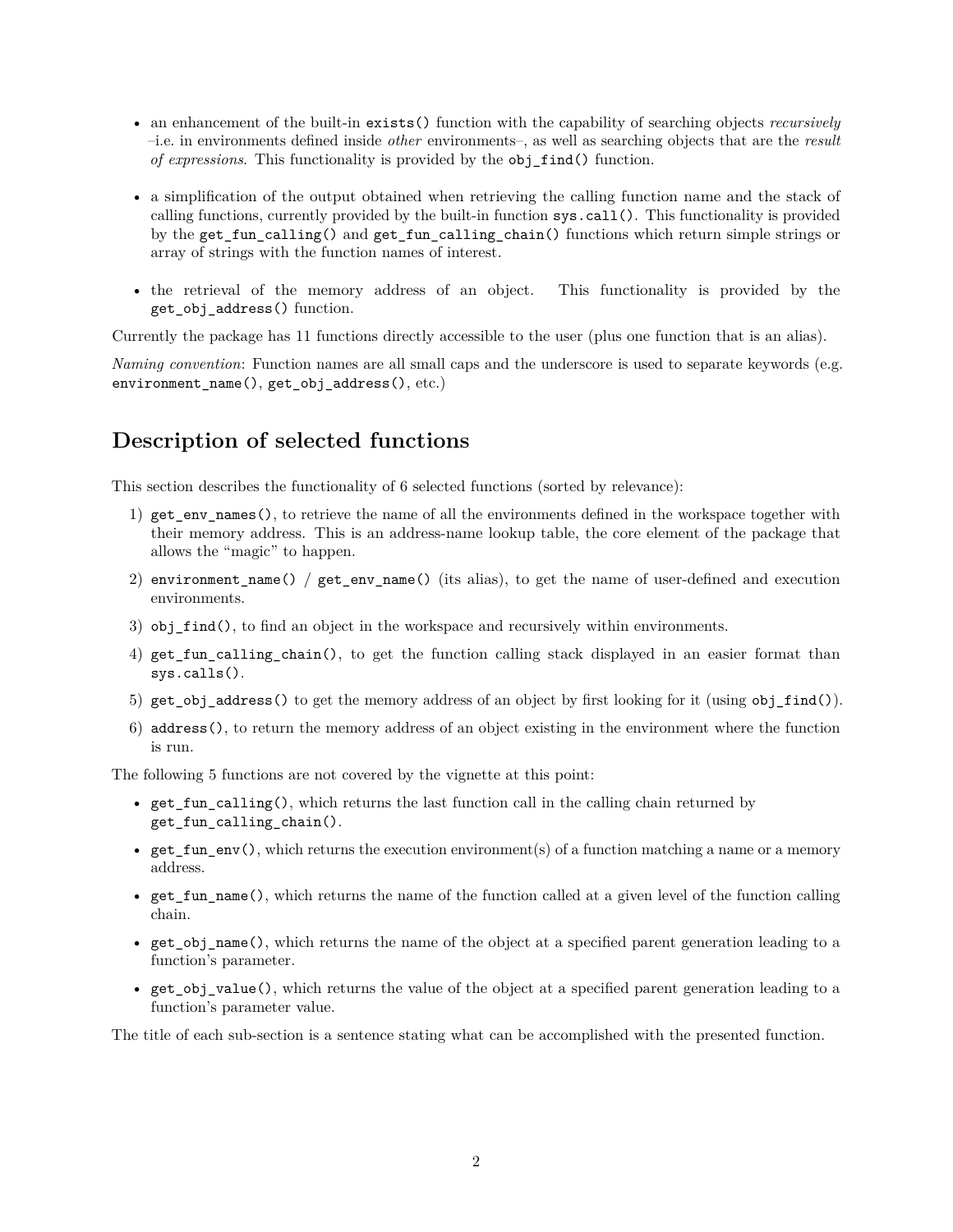## **1) get\_env\_names(): retrieve the address-name lookup table of defined environments**

The get\_env\_names() function is used to retrieve the address-name lookup table that is used by the other functions in the package to perform their magic. Essentially this magic is obtained by looking up the memory address of an environment in this lookup table and returning the environment's name.

The signature of the function is the following: get\_env\_names(envir = NULL, include\_functions = FALSE).

## **Examples**

#### **Let's start with the definition of a few environments**

We define a couple of environments and nested environments.

```
env1 <- new.env()
env_of_envs <- new.env()
with(env_of_envs, env21 <- new.env())
```
Note that environment env21 is *nested* in environment env\_of\_envs.

#### **Basic operation**

The following call returns a data frame containing the address-name lookup table:

**get\_env\_names**()

| ##    |                | type     | location    | locationaddress                                              | address                            |
|-------|----------------|----------|-------------|--------------------------------------------------------------|------------------------------------|
| ## 1  |                | user     | R GlobalEnv |                                                              | <na> &lt;000000000EDA52F0&gt;</na> |
| ##    | $\overline{2}$ | user     | R GlobalEnv |                                                              | <na> &lt;000000000D35D060&gt;</na> |
| ## 3  |                | user     | R_GlobalEnv |                                                              | <na> &lt;000000000D2FD0C8&gt;</na> |
| ##    | $\overline{4}$ | function |             | tools <000000000B4AB078> <000000000B82B0A8>                  |                                    |
| ## 5  |                | function |             | base <0000000004520638> <000000000BB43788>                   |                                    |
| ##    | 6              | function |             | tryCatch <000000000BB43788> <000000000BB42F60>               |                                    |
| ## 7  |                | function |             | tryCatch <000000000BB43788> <000000000BB42348>               |                                    |
| ##    | 8              | function |             | tryCatchOne <000000000BB42348> <000000000BB42818>            |                                    |
| ## 9  |                | function |             | knitr <000000000A7705E0> <000000000BB41DF8>                  |                                    |
| ## 10 |                | function |             | knitr <000000000A7705E0> <000000000BB360B8>                  |                                    |
| ##    | 11             | function |             | rmarkdown <000000000BAC7260> <000000000CED32C0>              |                                    |
| ## 12 |                | function |             | knitr <000000000A7705E0> <000000000CEF0880>                  |                                    |
| ## 13 |                | function |             | knitr <000000000A7705E0> <000000000CF94C68>                  |                                    |
| ##    | 14             | function |             | base <0000000004520638> <000000000D2512B8>                   |                                    |
| ## 15 |                | function |             | knitr <000000000A7705E0> <000000000D2517F8>                  |                                    |
| ##    | 16             | function |             | knitr <000000000A7705E0> <000000000D250B38>                  |                                    |
| ## 17 |                | function |             | knitr <000000000A7705E0> <000000000D250C50>                  |                                    |
| ## 18 |                | function |             | knitr <000000000A7705E0> <000000000D2226A8>                  |                                    |
| ##    | 19             | function |             | knitr <000000000A7705E0> <000000000D1D36C0>                  |                                    |
| ## 20 |                | function |             | knitr <000000000A7705E0> <000000000D1D0FB8>                  |                                    |
| ## 21 |                | function |             | evaluate <000000000CBEA8B0> <000000000D1CB2E0>               |                                    |
| ## 22 |                | function |             | evaluate <000000000CBEA8B0> <000000000D12F3F8>               |                                    |
| ## 23 |                |          |             | function evaluate_call <000000000D12F3F8> <000000000D0E7E40> |                                    |
| ## 24 |                |          |             | function evaluate_call <000000000D12F3F8> <000000000D0E7F20> |                                    |
| ## 25 |                | function |             | base <0000000004520638> <000000000D0E7458>                   |                                    |
| ## 26 |                | function |             | base <0000000004520638> <000000000D0E6FE8>                   |                                    |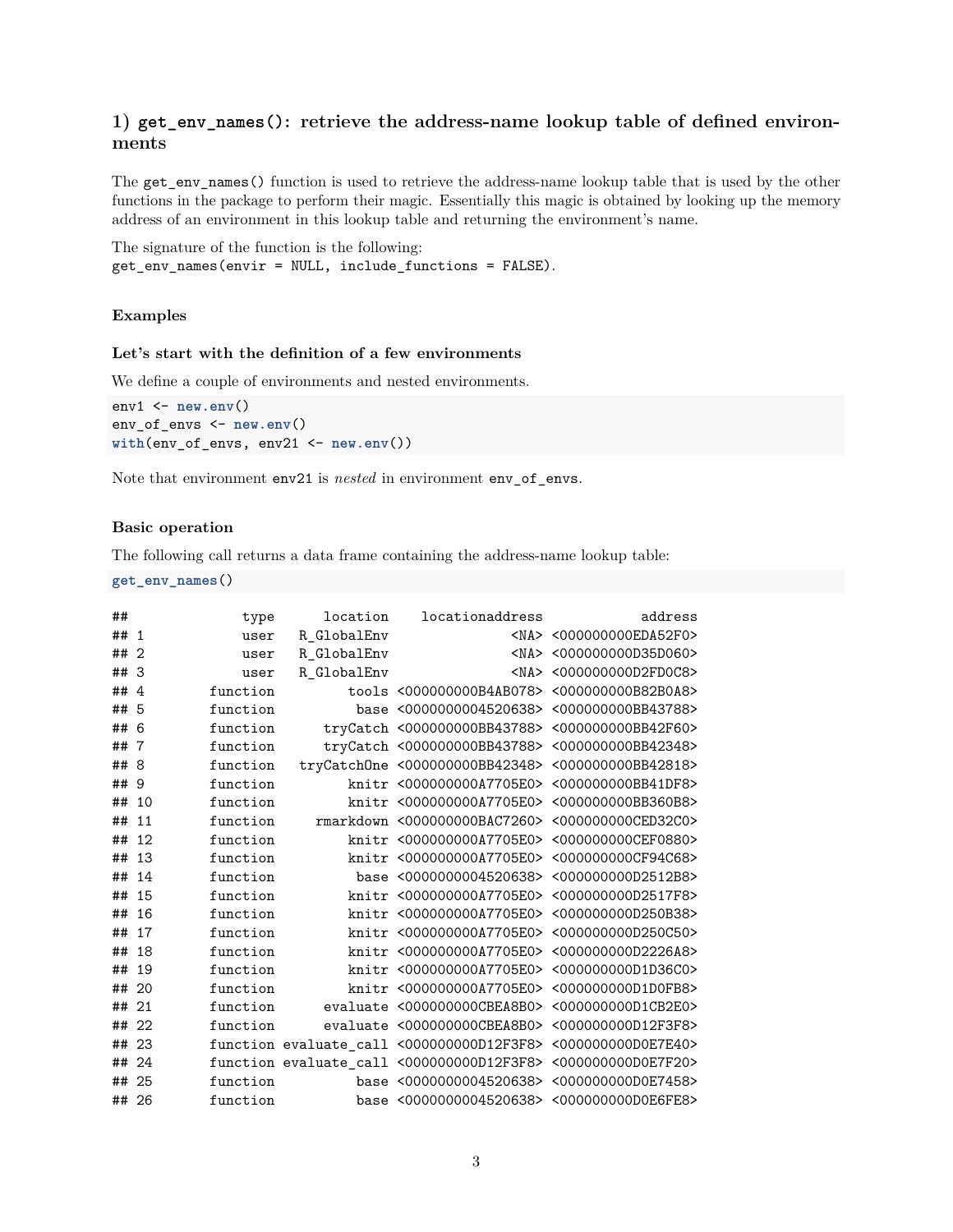|      | ## 27 | function                       |            |        | base <0000000004520638> <000000000D0E7218> |               |                                    |
|------|-------|--------------------------------|------------|--------|--------------------------------------------|---------------|------------------------------------|
|      | ## 28 | function                       |            |        | base <0000000004520638> <00000000045206E0> |               |                                    |
|      |       | ## 29 system/package           | $<$ NA $>$ |        |                                            |               | <na> &lt;00000000045206E0&gt;</na> |
| ##   |       | 30 system/package              | $<$ NA $>$ |        |                                            |               | <na> &lt;000000000FB83488&gt;</na> |
|      |       | ## 31 system/package           | $<$ NA $>$ |        |                                            |               | <na> &lt;000000000AD82860&gt;</na> |
|      |       | ## 32 system/package           | $<$ NA $>$ |        |                                            |               | <na> &lt;000000000B8E5888&gt;</na> |
|      |       | ## 33 system/package           | $<$ NA $>$ |        |                                            |               | <na> &lt;000000000B704D20&gt;</na> |
|      |       | ## 34 system/package           | $<$ NA $>$ |        |                                            |               | <na> &lt;000000000B4FE4F8&gt;</na> |
|      |       | ## 35 system/package           | $<$ NA $>$ |        |                                            |               | <na> &lt;000000000B0415B8&gt;</na> |
|      |       | ## 36 system/package           | $<$ NA $>$ |        |                                            |               | <na> &lt;000000000B3C1F08&gt;</na> |
|      |       | ## 37 system/package           | $<$ NA $>$ |        |                                            |               | <na> &lt;000000000A684C18&gt;</na> |
|      |       | ## 38 system/package           | $<$ NA $>$ |        |                                            |               | <na> &lt;00000000044F0718&gt;</na> |
|      | ## 39 | namespace                      | $<$ NA $>$ |        |                                            |               | <na> &lt;000000000FB34C20&gt;</na> |
|      | ## 40 | namespace                      | $<$ NA $>$ |        |                                            |               | <na> &lt;000000000A9311A0&gt;</na> |
|      | ## 41 | namespace                      | $<$ NA $>$ |        |                                            |               | <na> &lt;000000000B78D328&gt;</na> |
|      | ## 42 | namespace                      | $<$ NA $>$ |        |                                            |               | <na> &lt;000000000B58D9F0&gt;</na> |
|      | ## 43 | namespace                      | $<$ NA $>$ |        |                                            |               | <na> &lt;000000000AEB6078&gt;</na> |
|      | ## 44 | namespace                      | $<$ NA $>$ |        |                                            |               | <na> &lt;000000000B0DC420&gt;</na> |
|      | ## 45 | namespace                      | $<$ NA $>$ |        |                                            |               | <na> &lt;000000000AA3A688&gt;</na> |
|      | ## 46 | namespace                      | $<$ NA $>$ |        |                                            |               | <na> &lt;0000000004520638&gt;</na> |
| ##   |       | pathname                       |            | path   |                                            | name          |                                    |
| ## 1 |       | env1                           |            |        |                                            | env1          |                                    |
| ## 2 |       | env_of_envs                    |            |        |                                            | env_of_envs   |                                    |
| ## 3 |       | env_of_envs\$env21 env_of_envs |            |        |                                            | env21         |                                    |
| ##4  |       | tools::buildVignettes          |            |        | tools::buildVignettes                      |               |                                    |
| ## 5 |       | tryCatch                       |            |        |                                            | tryCatch      |                                    |
| ## 6 |       | tryCatchList                   |            |        |                                            | tryCatchList  |                                    |
| ##7  |       | tryCatchOne                    |            |        |                                            | tryCatchOne   |                                    |
| ## 8 |       | doTryCatch                     |            |        |                                            | doTryCatch    |                                    |
| ## 9 |       | engine\$weave                  |            | engine |                                            | weave         |                                    |
|      | ## 10 | vweave_rmarkdown               |            |        | vweave_rmarkdown                           |               |                                    |
|      | ## 11 | rmarkdown::render              |            |        | rmarkdown::render                          |               |                                    |
|      | ## 12 | knitr::knit                    |            |        |                                            | knitr::knit   |                                    |
|      | ## 13 | process_file                   |            |        |                                            | process_file  |                                    |
|      | ## 14 | withCallingHandlers            |            |        | withCallingHandlers                        |               |                                    |
|      | ## 15 | process_group                  |            |        |                                            | process_group |                                    |
|      | ## 16 | process_group.block            |            |        | process_group.block                        |               |                                    |
|      | ## 17 | call_block                     |            |        |                                            | call_block    |                                    |
|      | ## 18 | block_exec                     |            |        |                                            | block_exec    |                                    |
|      | ## 19 | in_dir                         |            |        |                                            | in_dir        |                                    |
|      | ## 20 | evaluate                       |            |        |                                            | evaluate      |                                    |
|      | ## 21 | evaluate::evaluate             |            |        | evaluate::evaluate                         |               |                                    |
|      | ## 22 | evaluate_call                  |            |        |                                            | evaluate_call |                                    |
|      | ## 23 | timing_fn                      |            |        |                                            | timing_fn     |                                    |
|      | ## 24 | handle                         |            |        |                                            | handle        |                                    |
|      | ## 25 | withCallingHandlers            |            |        | withCallingHandlers                        |               |                                    |
|      | ## 26 | withVisible                    |            |        |                                            | withVisible   |                                    |
|      | ## 27 | eval                           |            |        |                                            | eval          |                                    |
|      | ## 28 | eval                           |            |        |                                            | eval          |                                    |
|      | ## 29 | .GlobalEnv                     |            |        |                                            | .GlobalEnv    |                                    |
|      | ## 30 | package: envnames              |            |        | package: envnames                          |               |                                    |
|      | ## 31 | package: stats                 |            |        |                                            | package:stats |                                    |
|      | ## 32 | package: graphics              |            |        | package: graphics                          |               |                                    |
|      | ## 33 | package:grDevices              |            |        | package:grDevices                          |               |                                    |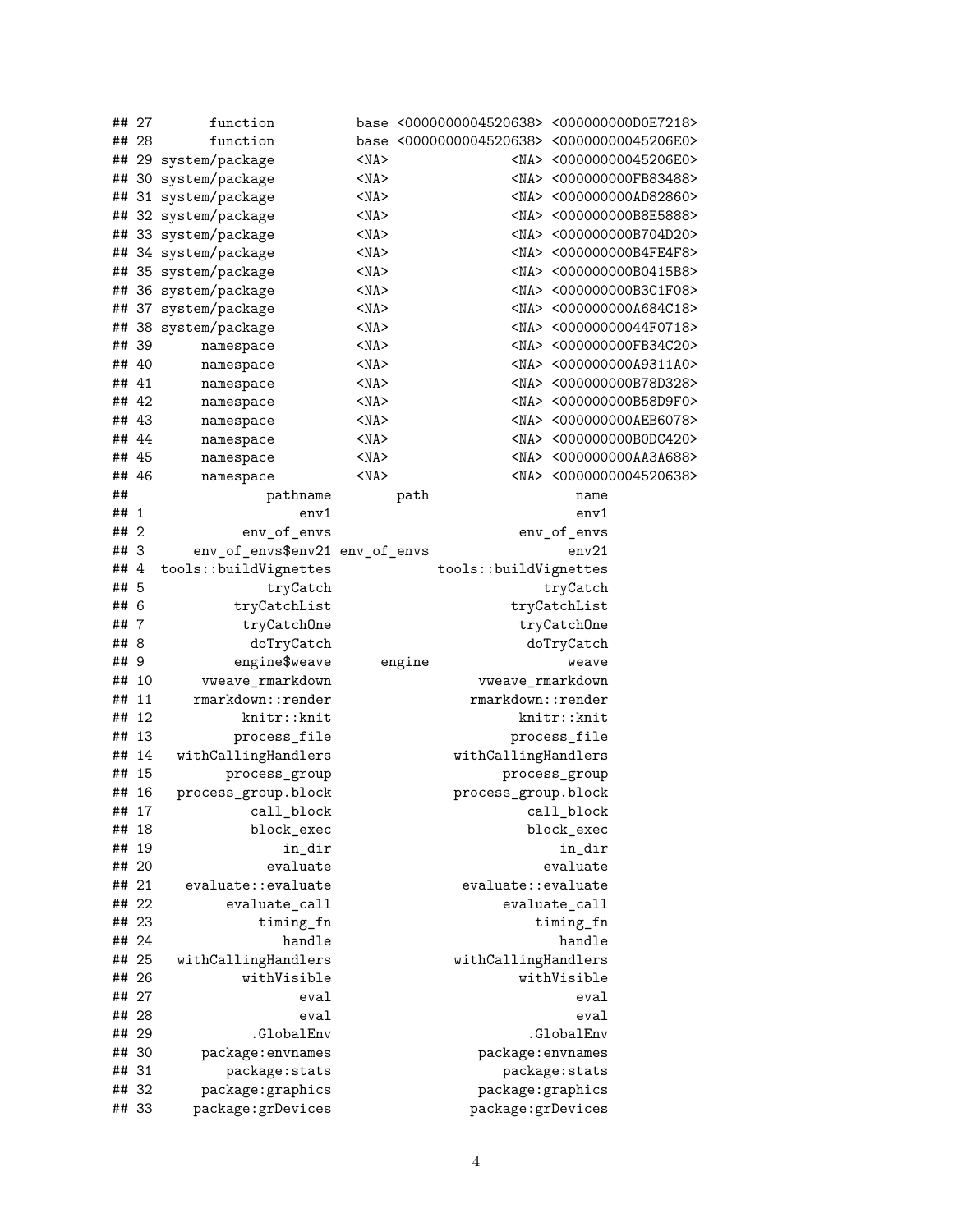| ## 34 |       | package:utils      | package:utils     |
|-------|-------|--------------------|-------------------|
| ## 35 |       | package: datasets  | package:datasets  |
| ## 36 |       | package:methods    | package:methods   |
| ## 37 |       | Autoloads          | Autoloads         |
| ## 38 |       | package:base       | package:base      |
| ## 39 |       | package: envnames  | package: envnames |
|       | ## 40 | package: stats     | package: stats    |
| ## 41 |       | package: graphics  | package: graphics |
| ## 42 |       | package: grDevices | package:grDevices |
|       | ## 43 | package:utils      | package:utils     |
| ## 44 |       | package: datasets  | package:datasets  |
| ## 45 |       | package:methods    | package:methods   |
|       | ## 46 | package:base       | package:base      |

The main columns defining the lookup are address (containing the memory address of the environment) and name (containing the name of the environment).

We can also restrict the lookup table to the environments defined within another environment:

**get\_env\_names**(envir=env\_of\_envs)

| ##   |                | type        | location              | locationaddress                                                | address                            |
|------|----------------|-------------|-----------------------|----------------------------------------------------------------|------------------------------------|
| ##   | $\mathbf{1}$   | user        | env_of_envs           |                                                                | <na> &lt;000000000D2FD0C8&gt;</na> |
| ##   | $\overline{2}$ | function    |                       | tools <000000000B4AB078> <000000000B82B0A8>                    |                                    |
| ##   | -3             | function    |                       | base <0000000004520638> <000000000BB43788>                     |                                    |
| ##4  |                | function    |                       | tryCatch <000000000BB43788> <000000000BB42F60>                 |                                    |
| ## 5 |                | function    |                       | tryCatch <000000000BB43788> <000000000BB42348>                 |                                    |
| ##   | 6              | function    |                       | tryCatchOne <000000000BB42348> <000000000BB42818>              |                                    |
| ##   | $\overline{7}$ | function    |                       | knitr <000000000A7705E0> <000000000BB41DF8>                    |                                    |
| ##   | 8              | function    |                       | knitr <000000000A7705E0> <000000000BB360B8>                    |                                    |
| ## 9 |                | function    |                       | rmarkdown <000000000BAC7260> <000000000CED32C0>                |                                    |
| ##   |                | 10 function |                       | knitr <000000000A7705E0> <000000000CEF0880>                    |                                    |
| ##   |                | 11 function |                       | knitr <000000000A7705E0> <000000000CF94C68>                    |                                    |
| ##   |                | 12 function |                       | base <0000000004520638> <000000000F666718>                     |                                    |
| ##   |                | 13 function |                       | knitr <000000000A7705E0> <000000000F666C58>                    |                                    |
| ##   |                | 14 function |                       | knitr <000000000A7705E0> <000000000F665F98>                    |                                    |
| ##   |                | 15 function |                       | knitr <000000000A7705E0> <000000000F6660B0>                    |                                    |
| ##   |                | 16 function |                       | knitr <000000000A7705E0> <000000000D175D88>                    |                                    |
| ##   |                | 17 function |                       | knitr <000000000A7705E0> <000000000CB7C428>                    |                                    |
| ##   |                | 18 function |                       | knitr <000000000A7705E0> <000000000CB356E8>                    |                                    |
| ##   |                | 19 function |                       | evaluate <000000000CBEA8B0> <000000000CB1DF18>                 |                                    |
| ##   |                | 20 function |                       | evaluate <000000000CBEA8B0> <000000000BE977E0>                 |                                    |
| ##   |                |             |                       | 21 function evaluate_call <000000000E977E0> <000000000BB5FAE0> |                                    |
| ##   |                |             |                       | 22 function evaluate_call <000000000E977E0> <000000000BB5FBC0> |                                    |
| ##   |                | 23 function |                       | base <0000000004520638> <000000000BB5F018>                     |                                    |
| ##   |                | 24 function |                       | base <0000000004520638> <000000000BB5D8B8>                     |                                    |
| ##   |                | 25 function |                       | base <0000000004520638> <000000000BB5DB20>                     |                                    |
| ##   |                | 26 function |                       | base <0000000004520638> <00000000045206E0>                     |                                    |
| ##   |                |             | pathname              | path                                                           | name                               |
| ##   | $\mathbf{1}$   |             | env21                 |                                                                | env21                              |
| ##   | $\overline{2}$ |             | tools::buildVignettes | tools::buildVignettes                                          |                                    |
| ## 3 |                |             | tryCatch              |                                                                | tryCatch                           |
| ##4  |                |             | tryCatchList          |                                                                | tryCatchList                       |
| ## 5 |                |             | tryCatchOne           |                                                                | tryCatchOne                        |
| ## 6 |                |             | doTryCatch            |                                                                | doTryCatch                         |
| ##7  |                |             | engine\$weave engine  |                                                                | weave                              |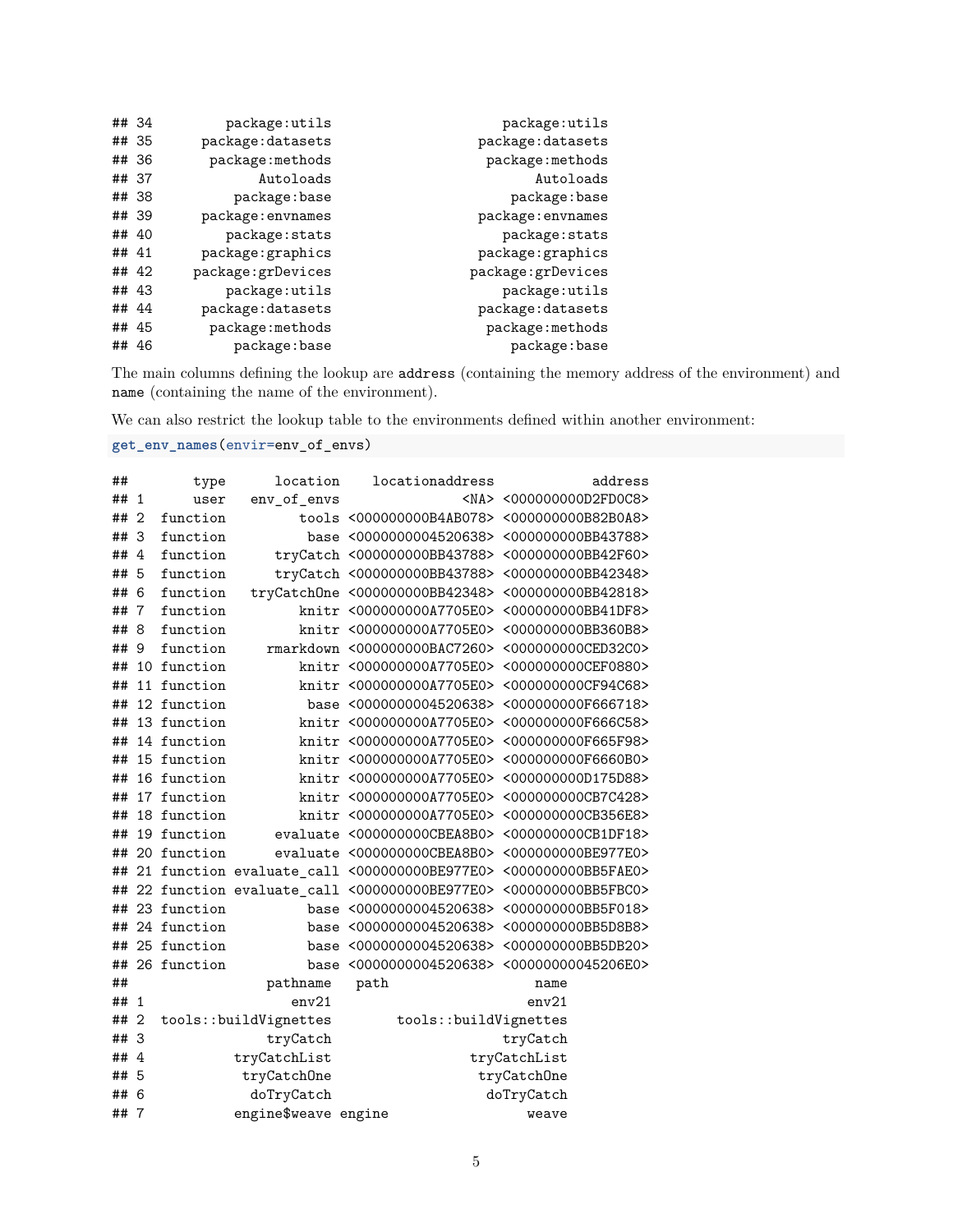| ## 8  |   | vweave rmarkdown    | vweave_rmarkdown    |
|-------|---|---------------------|---------------------|
| ##    | 9 | rmarkdown::render   | rmarkdown::render   |
| ## 10 |   | knitr::knit         | knitr::knit         |
| ## 11 |   | process_file        | process_file        |
| ## 12 |   | withCallingHandlers | withCallingHandlers |
| ## 13 |   | process_group       | process_group       |
| ## 14 |   | process group.block | process group.block |
| ## 15 |   | call block          | call block          |
| ## 16 |   | block exec          | block exec          |
| ## 17 |   | in_dir              | in_dir              |
| ## 18 |   | evaluate            | evaluate            |
| ## 19 |   | evaluate::evaluate  | evaluate::evaluate  |
| ## 20 |   | evaluate call       | evaluate call       |
| ## 21 |   | timing fn           | timing_fn           |
| ## 22 |   | handle              | handle              |
| ## 23 |   | withCallingHandlers | withCallingHandlers |
| ## 24 |   | withVisible         | withVisible         |
| ## 25 |   | eval                | eval                |
| ## 26 |   | eval                | eval                |

# **2) environment\_name(): retrieve name of user-defined and function execution environments**

The environment\_name() function (or its alias get\_env\_name) extends the functionality of the built-in environmentName() function by also retrieving the name of user-defined environments and function execution environments. Although the name of an environment can be easily retrieved with deparse(substitute(env1)) where env1 is a user-defined environment, the most useful scenario for the use of environment name() is when some function tells us that an object is part of a user-defined environment, but this environment is only given as a *memory address* (as in e.g. normally <environment: 0x0437fb40> in 32-bit systems or <environment: 0x000000000437fb40> in 64-bit systems). In this scenario, environment\_name() can tell us the *name* of the environment having that memory address.

The address-to-name conversion also works for *function execution environments*.

The signature of the function is the following: environment\_name(env, envir = NULL, envmap = NULL, matchname = FALSE, ignore = NULL, include\_functions = FALSE).

#### **Examples**

#### **Basic operation**

Let's retrieve the names of the environments just defined using the environment name() function. This may sound trivial because we are already typing the environment name! However, look at the output from the second call: it contains the *path* to the environment being searched for stating that env21 is found inside environment env\_of\_envs.

**environment\_name**(env1)

## [1] "env1" **environment\_name**(env21)

## [1] "env of envs\$env21"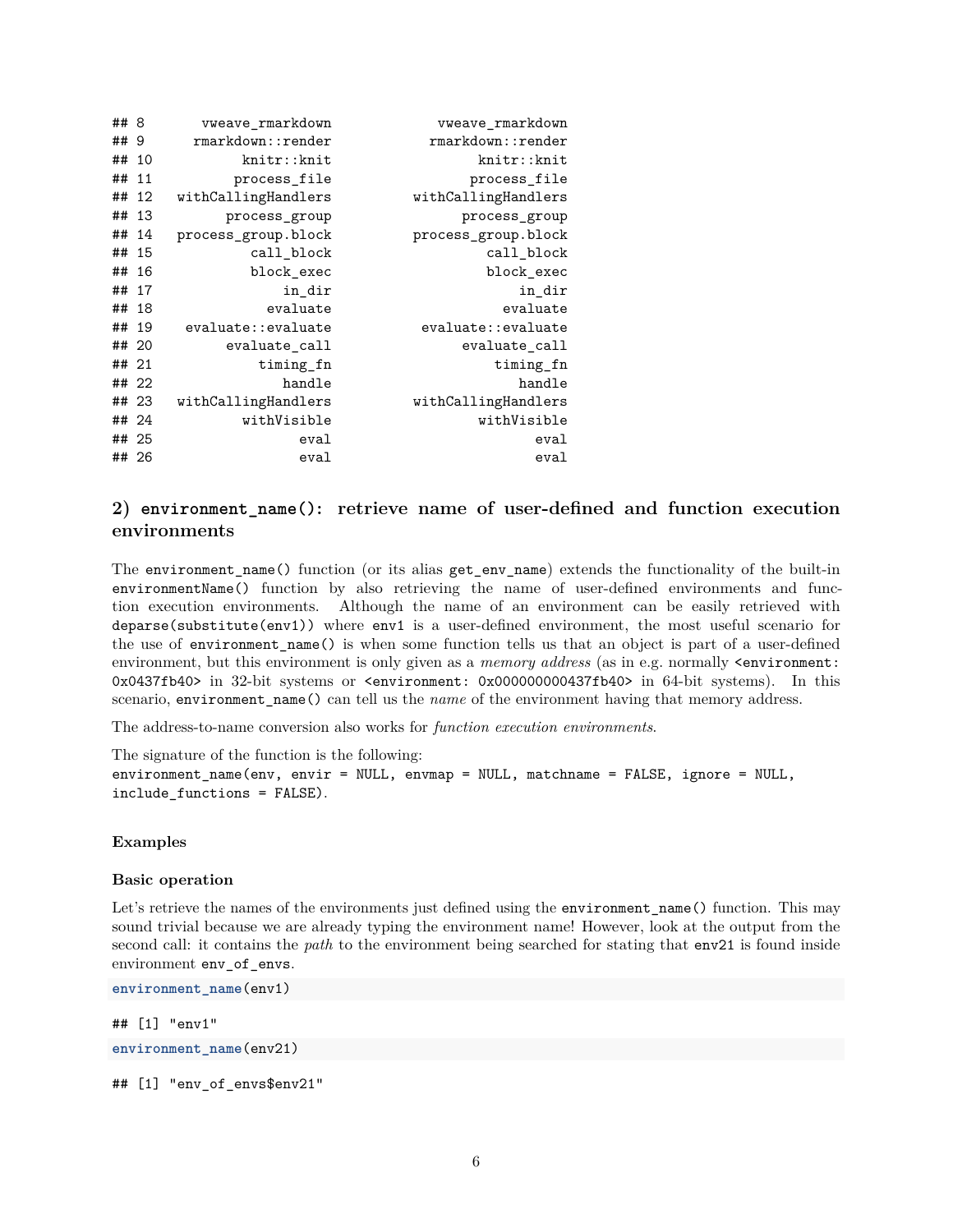If we already know in which environment the environment we are after is defined, we can specify it in the envir parameter and get their name without any path information:

```
environment_name(env1, envir=globalenv())
```

```
## [1] "env1"
environment name(env21, envir=env of envs)
```
## [1] "env21"

#### **More advanced examples**

Suppose now that we define another environment that points to one of the already defined environments.

```
e <- env_of_envs$env21
```
Now, let's retrieve its name:

```
environment_name(e)
```

```
## R_GlobalEnv env_of_envs
## "e" "env21"
```
What we get is the names of *all* the environments (in alphabetical order) that point to the same memory address. We can disable such behaviour of matching environments by memory address by setting the matchname parameter to TRUE so that the returned environments must match both the memory address *and* the given name:

```
environment_name(e, matchname=TRUE)
```
## ## [1] "e"

Note that the result of this last call could actually return *more than one environment* when environments sharing the same name (e in the above example) are defined in different environments *all pointing to the same environment*. In the above example we could have this situation if we defined an environment called "e" in environment env\_of\_envs pointing to environment e defined in the global environment (with the command env of envs\$e  $\leftarrow$  e).

Finally, if we try to retrieve the environment name of a non-existing environment, we get NULL.

```
environment_name(non_existing_env)
```
## NULL

#### **Retrieving the environment name associated with a memory address**

Now suppose we have a memory address and we would like to know if that memory address represents an environment. We can simply call environment\_name() with the memory address as argument, as shown in the following example:

```
env1_obj_address = get_obj_address(env1)
environment_name(env1_obj_address)
```
#### ## [1] "env1"

Of course, in practice we would not call the get\_obj\_address() function to get the environment's memory address; we would simply type in the memory address we are after. Note that this memory address depends on the architecture (32-bit or 64-bit) and it can be given in one of the following four ways: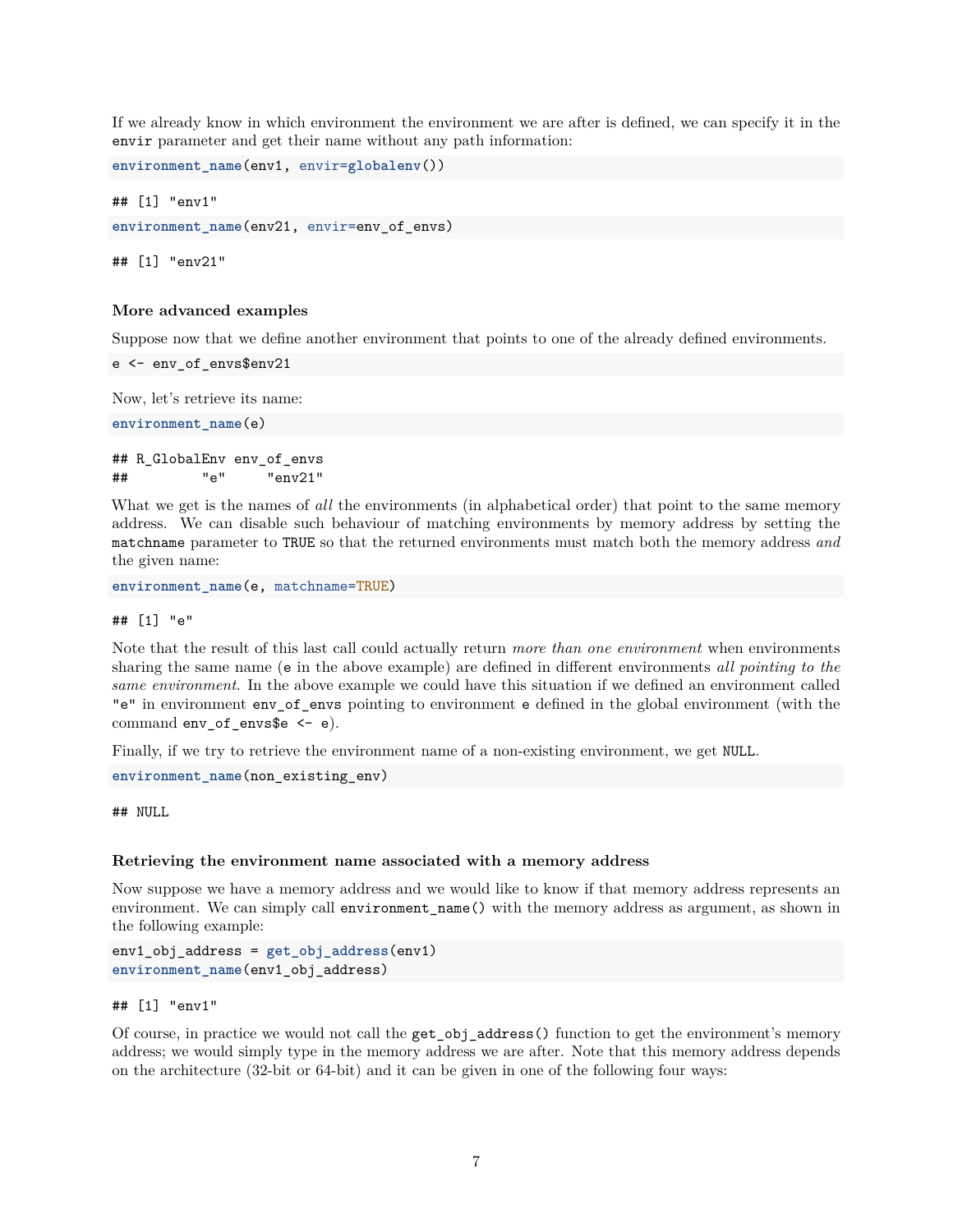- an 8-digit  $(32-bit) / 16$ -digit  $(64-bit)$  address, e.g. "0000000011D7A150"  $(64-bit)$  architecture)
- a 10-digit  $(32-bit) / 18$ -digit  $(64-bit)$  address, e.g. "0x0000000011D7A150"  $(64-bit architecture)$
- either of the above addresses enclosed in  $\lt$  >, e.g. " $\lt$ 0000000011D7A150>" or " $\lt$ 0x0000000011D7A150>" (64-bit archiecture)
- a 10-digit (32-bit) / 18-digit (64-bit) address preceeded by the environment: keyword and enclosed in < >, e.g.: "<environment: 0x0000000011D7A150>" (64-bit architecture)

(note: Linux Debian distributions may have a 12-digit memory address representation. The best way to know what the memory address representation is in a particular system is to call e.g.  $address("x").$ 

The latter format is particularly useful when copying & pasting the result of querying an environment object, for example when typing env1 at the R command prompt, assuming that env1 is a user-defined environment.

If the memory address does not match any of the above formats or does not represent an environment environment name() returns NULL. Ex:

```
x = 2environment_name(get_obj_address(x))
```
## NULL

#### **Retrieving the execution environment of a function**

If called inside a function, environment\_name() returns the name of the function and the environment where the function is defined. The following example shows this use of environment\_name().

```
with(env1,
  f \leftarrow function() {
    cat("1) We are inside function", environment_name(), "\n")
  }
)
env1$f()
```
## 1) We are inside function env1\$f

## **3) obj\_find(): check the existence of an object**

With the obj\_find() function we can check if an object exists in any existing environment. All environments –including system environments, packages, user-defined environments, and optionally function execution environments– are crawled to search for the object. This includes any environments that are defined *within* other environments (*nested*), and it represents an enhancement to the built-in exists() function. The function returns a character array with all the environments where the object has been found.

Objects to search for can be specified either as a symbol or as a string. Ex:  $obj\_find(x)$  and  $obj\_find('x")$ both look for an object called "x". They can also be the result of an expression as in  $v[1]$ .

The function returns NULL if the object is not found or if the expression is invalid. For instance obj\_find(unquote(quote(x))) returns NULL because the unquote() function does not exist in R.

The signature of the function is the following:  $obj\_find(obj, envir = NULL, envmap = NULL, globalsearch = TRUE, n = 0, return\_address =$ FALSE, include\_functions = FALSE, silent = TRUE)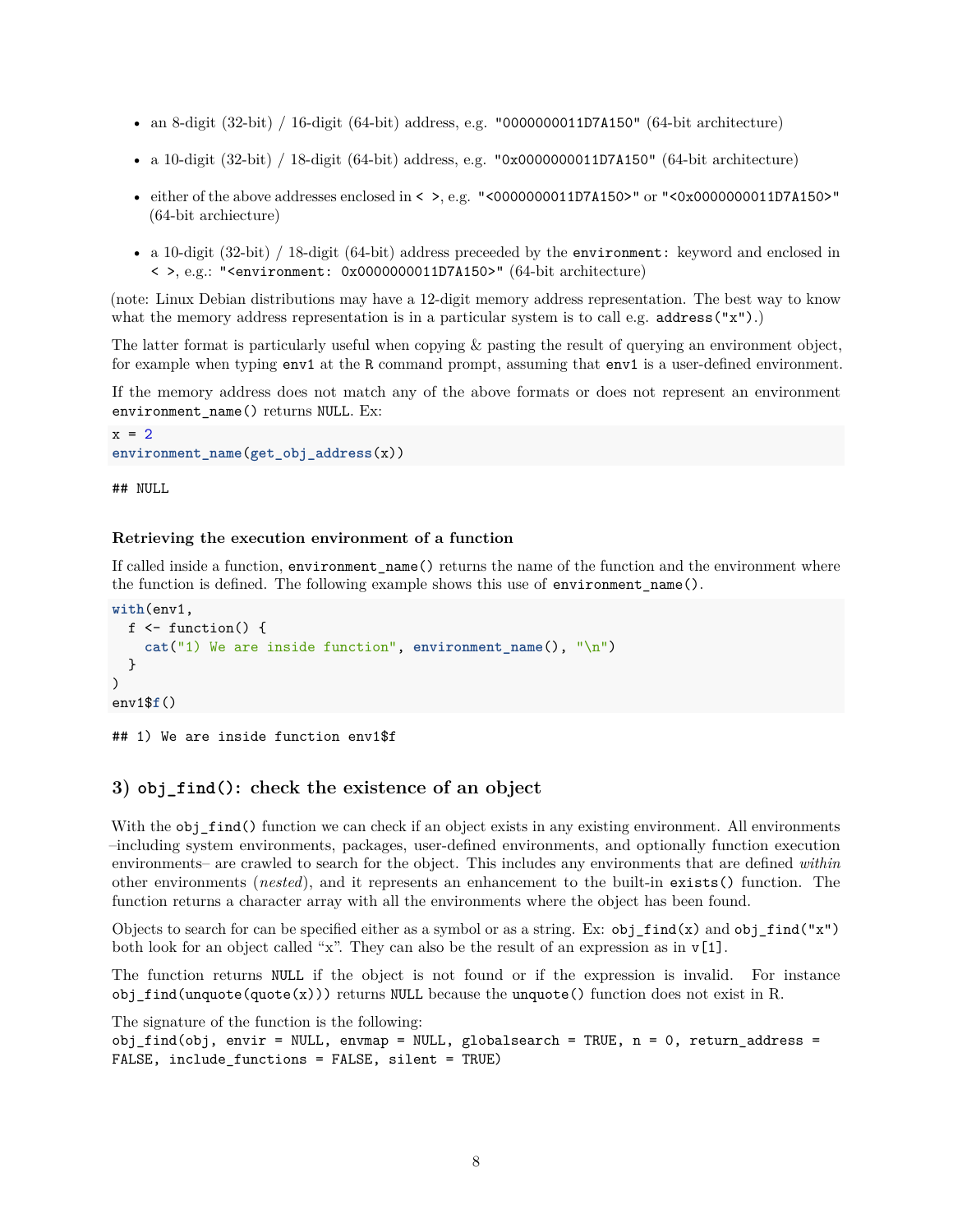#### **Examples**

#### **Let's start with a few object definitions**

We define a couple of objects in the environments previously defined:

```
x \leftarrow 5env1$x <- 3
with(env_of_envs, env21$y <- 5)
with(env1, {
  vars_as_string <- c("x", "y", "z")
})
```
#### **Basic operation**

Now let's look for these objects:

```
environments_where_obj_x_is_found = obj_find(x)
cat("Object 'x' found
in the following environments:"); print(environments_where_obj_x_is_found)
```
## Object 'x' found ## in the following environments: ## [1] "R\_GlobalEnv" "env1"

```
environments_where_obj_y_is_found = obj_find(y)
cat("Object 'y' found
in the following environments:"); print(environments_where_obj_y_is_found)
```
## Object 'y' found ## in the following environments:

## [1] "e" "env\_of\_envs\$env21"

(if your are seeing more environments than you expected in the above output, recall that environment e points to the same environment as env of envs\$env21)

```
environments_where_obj_is_found = obj_find(vars_as_string)
cat("Object 'vars_as_string' found
in the following environments:"); print(environments_where_obj_is_found)
```
## Object 'vars\_as\_string' found ## in the following environments:

## [1] "env1"

Let's also look for the objects defined in vars\_as\_string and vars\_quoted.

```
environments_where_obj_1_is_found = obj_find(env1$vars_as_string[1])
 ## Here we are looking for the object 'x'
cat(paste("Object '", env1$vars_as_string[1], "' found
in the following environments:")); print(environments_where_obj_1_is_found)
## Object ' x ' found
## in the following environments:
## [1] "R_GlobalEnv" "env1"
environments_where_obj_2_is_found = obj_find(env1$vars_as_string[2])
 ## Here we are looking for the object 'y'
```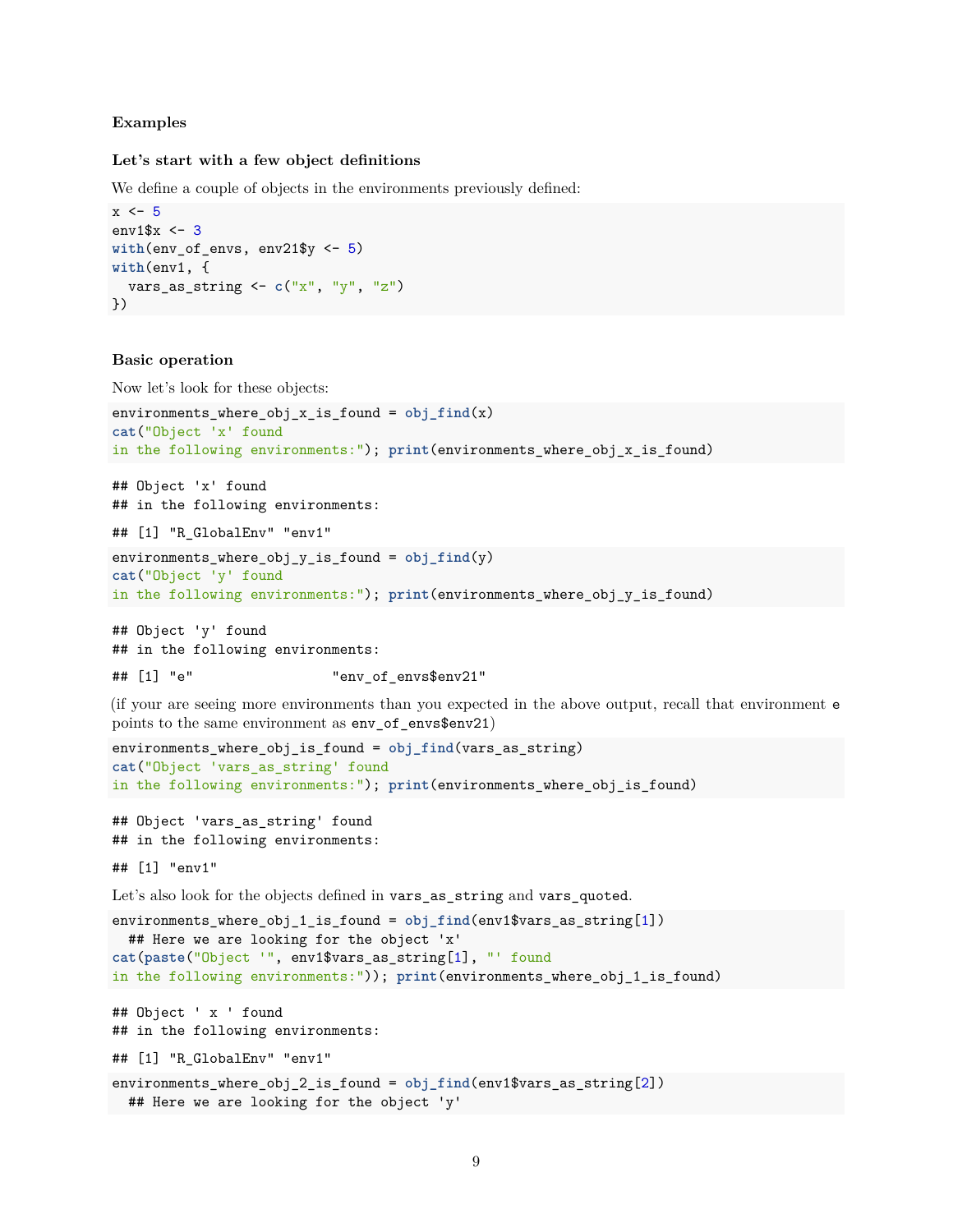```
cat(paste("Object '", env1$vars_as_string[2], "' found
in the following environments:")); print(environments_where_obj_2_is_found)
## Object ' y ' found
## in the following environments:
## [1] "e" "env_of_envs$env21"
environments_where_obj_3_is_found = obj_find(env1$vars_as_string[3])
  ## Here we are looking for the object 'z' which does not exist
cat(paste("Object '", env1$vars_as_string[3], "' found
in the following environments:")); print(environments_where_obj_3_is_found)
## Object ' z ' found
## in the following environments:
## NULL
or using sapply():
environments_where_objs_are_found = with(env1, sapply(vars_as_string, obj_find) )
cat("The objects defined in the 'env1$vars_as_string' array are found
    in the following environments:\n\langle n''\rangle;
## The objects defined in the 'env1$vars_as_string' array are found
## in the following environments:
print(environments_where_objs_are_found)
## $x
## [1] "R_GlobalEnv" "env1"
##
## $y
## [1] "e" "env_of_envs$env21"
##
## $z
```

```
## NULL
```
Note how calling  $obj\_find()$  from within the env1 environment still searches for the objects everywhere. This is because parameter globalsearch is set to TRUE. If we set it to FALSE and we add envir=env1 as searching environment, we would get:

```
environments_where_objs_are_found = with(env1,
                       sapply(vars_as_string, obj_find, globalsearch=FALSE, envir=env1) )
cat("The objects defined in the 'env1$vars_as_string' array are found
    in the following environments (no globalsearch):\n\langle n''\rangle;
## The objects defined in the 'env1$vars_as_string' array are found
## in the following environments (no globalsearch):
print(environments_where_objs_are_found)
## $x
## [1] "env1"
##
## $y
## NULL
##
## $z
```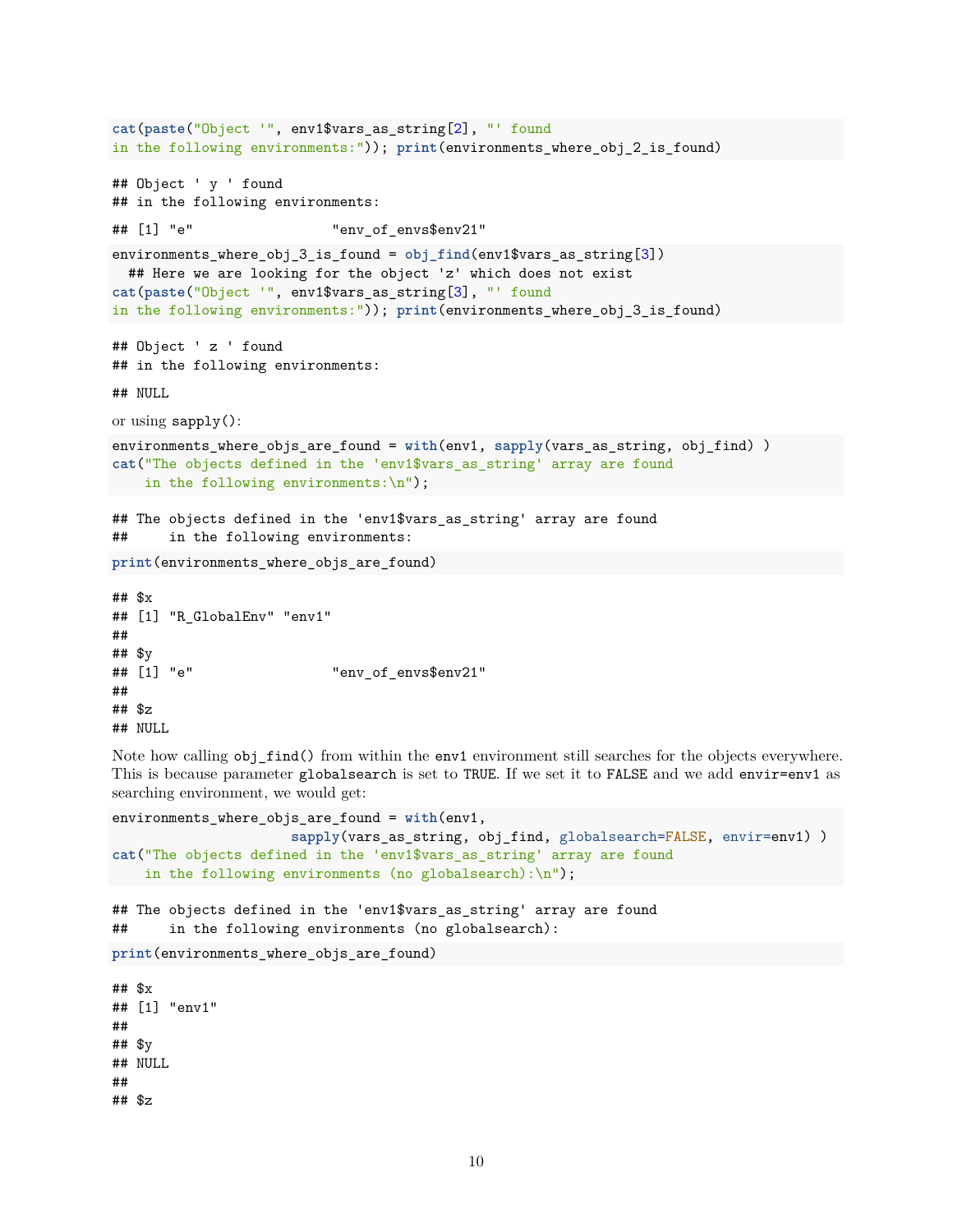## NULL

NOTE: Even if we are running sapply() inside environment env1, it's important to add parameter envir=env1 to the call to obj\_find(); if we don't add it, the objects are *not* found because the parent environmnt of the call to obj\_find() is *not* env1 but the sapply() execution environment, where the objects do not exist.

We can also search for objects given as a symbol:

```
environments_where_obj_x_is_found = obj_find(as.name("x"))
cat("Object 'x' found
in the following environments:"); print(environments_where_obj_x_is_found)
## Object 'x' found
## in the following environments:
## [1] "R_GlobalEnv" "env1"
Finally, we can also search for objects defined in packages:
environments_where_obj_is_found = obj_find(aov)
cat("Object 'aov' found
in the following environments:"); print(environments_where_obj_is_found)
## Object 'aov' found
## in the following environments:
```
## [1] "package:stats"

#### **4) get\_fun\_calling\_chain(): retrieve the function calling chain (stack)**

Following is an example that shows the difference between using the built-in sys.call() function and the package function get\_fun\_calling\_chain() to retrieve the calling stack.

In particular note:

- How easy it is to check what the calling function is (just do a string comparison as in e.g. get\_fun\_calling() == "env1\$f"). On the contrary, when using sys.call() we first need to parse the output before making such a comparison. See **[this link](http://stackoverflow.com/questions/15595478/how-to-get-the-name-of-the-calling-function-inside-the-called-routine)** for more details.

- We get a data frame containing the chain of calling functions, from the most recent call to least recent, including function parameters if desired.

The signature of the function is the following:  $get_fun_{calling_{chain}(n = NULL, showParameters = FALSE, silent = TRUE)$ 

#### **Examples**

#### **Let's start with a few object definitions**

1) First we define a couple of new environments:

env11 <- **new.env**() env12 <- **new.env**()

> 2) Now we define an example function h to be called by two different functions f defined in two different user-environments. This function h does something different depending on which function f was responsible for calling it.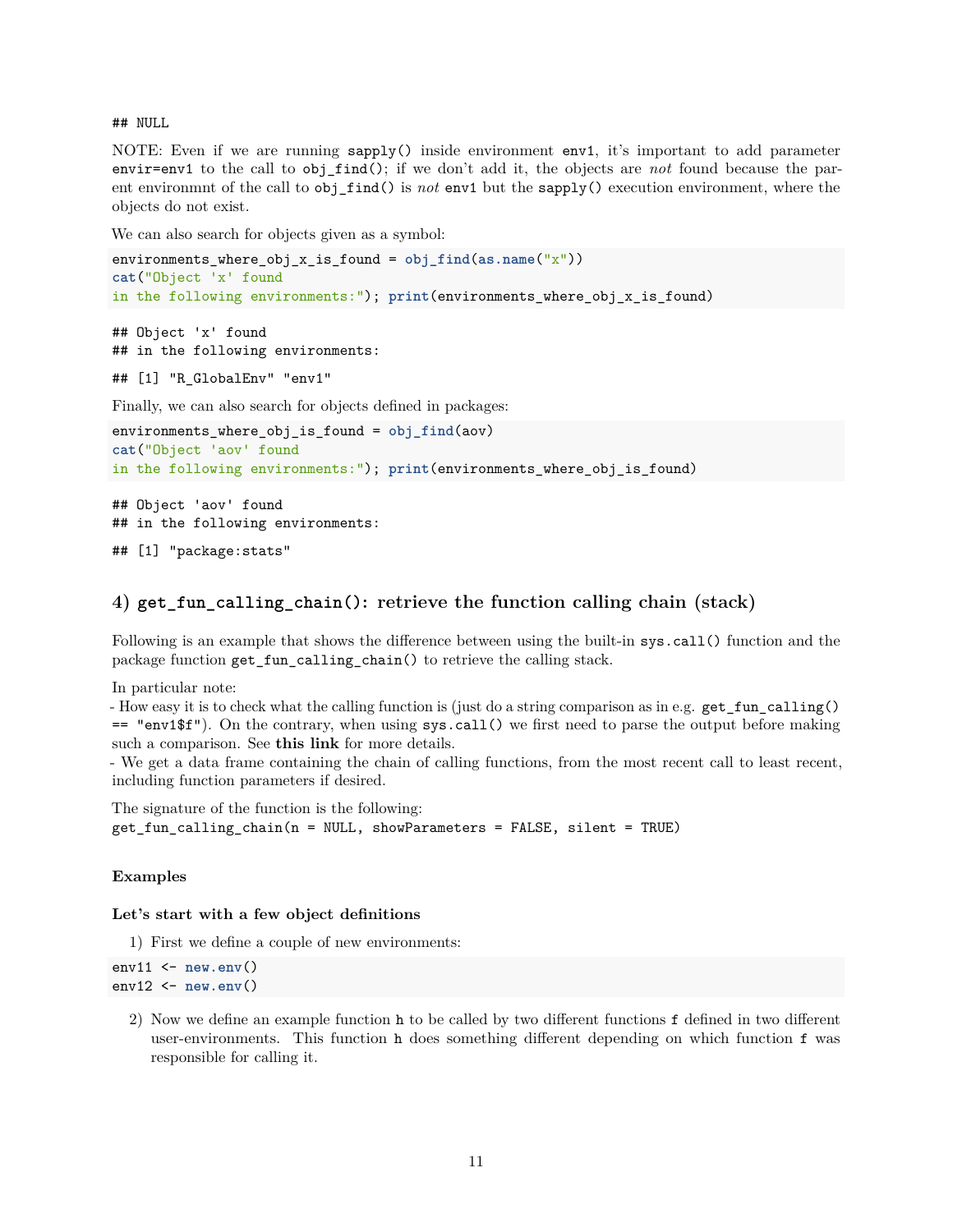```
with(globalenv(),
h <- function(x, silent=TRUE) {
  fun_calling_chain = get_fun_calling_chain(silent=silent)
  # Do a different operation on input parameter x depending on the calling function
  fun_calling = get_fun_calling(showParameters=FALSE)
  if (fun_calling == "env11$f") { x = x + 1 }
  else if (fun calling == "env12$f") { x = x + 2 }
  return(x)
}
)
```
3) Finally we define the two functions f that call h, respectively in environments env11 and env12:

```
with(env11,
  f <- function(x, silent=TRUE) {
    fun_calling_chain = get_fun_calling_chain()
    return(h(x, silent=silent))
  }
)
with(env12,
  f <- function(x, silent=TRUE) {
    fun_calling_chain = get_fun_calling_chain()
    return(h(x, silent=silent))
  }
\mathcal{L}
```
#### **Basic operation**

We now run these functions f and take note of their output.

```
• Output from env11$f():
```

```
## Function calling chain:
## tools$tools::buildVignettes -> base$tryCatch -> $tryCatchList -> $tryCatchOne -> $doTryCatch -> eng
##
## When h(x) is called by env11$f(x=0) the output is: 1
  • Output from env12$f():
## Function calling chain:
## tools$tools::buildVignettes -> base$tryCatch -> $tryCatchList -> $tryCatchOne -> $doTryCatch -> eng
##
## When h(x) is called by env12$f(x=0) the output is: 2
```
Note how easy it was (by using just a string comparison) to decide what action to take based on the f() function calling h() and perform a different operation.

## **5 & 6) get\_obj\_address() and address(): retrieve the memory address of an object**

Following are examples of using the get\_obj\_address() function to retrieve the memory address of an object, which is then checked by the address() function that calls the direct method (via a C function call)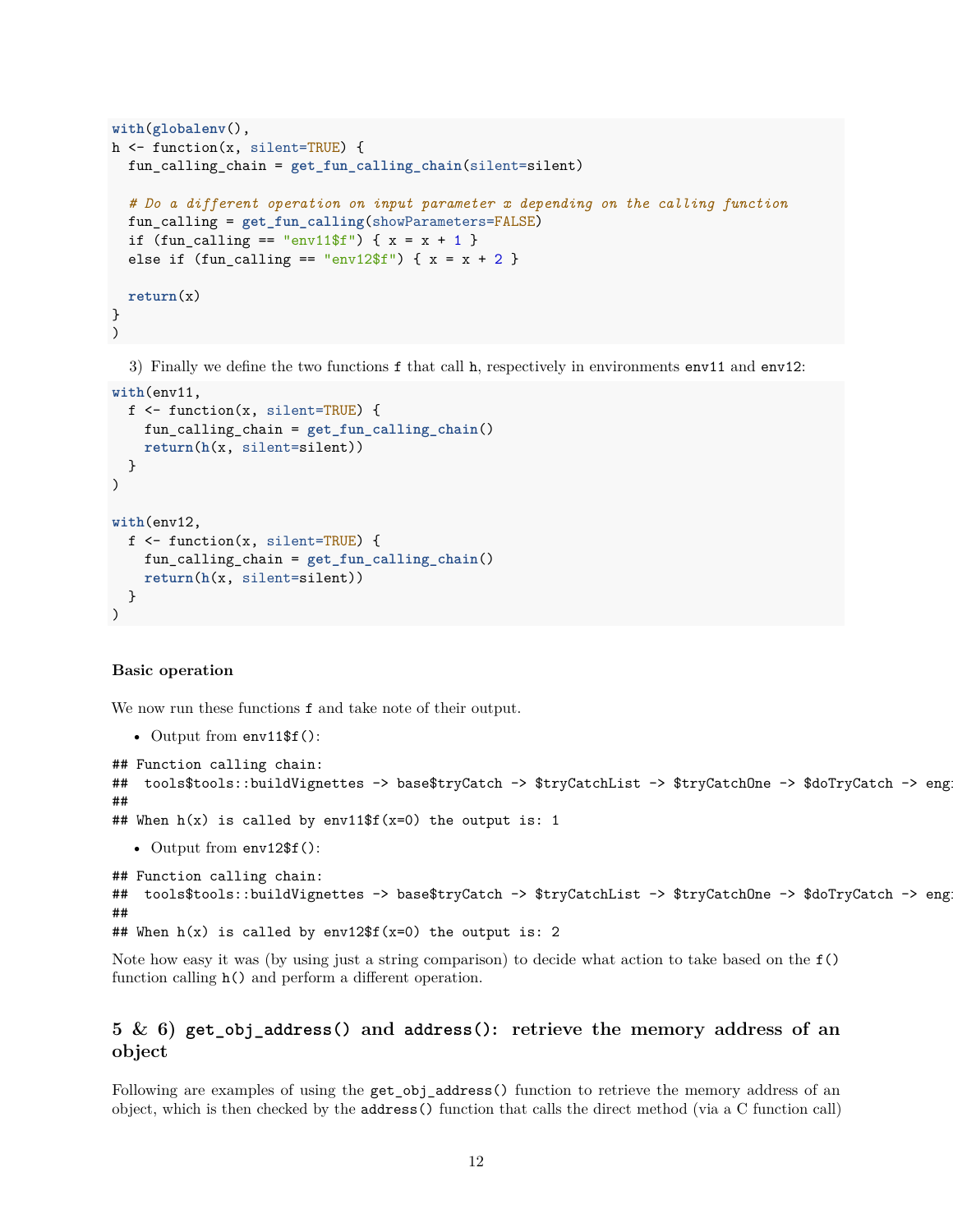to retrieve an object's memory address. The differences between these two functions are also explained.

In the get\_obj\_address() function, the object can be given either as a symbol or as an expression. If given as an expression, the memory address of the *result* of the expression is returned. If the result is yet *another* expression, the process stops, i.e. the memory address of that final expression is returned.

Internally this funcion first calls obj\_find() to look for the object (using globalsearch=TRUE) and then retrieves the object's memory address, showing the name of all the environments where the object was found, or NULL if the object is not found.

The signature of the function is the following:  $get\_obj\_address(obj, envir = NULL, envmap = NULL, n = 0, include_function = FALSE)$ 

#### **Examples**

The following two calls return the same result:

```
obj_address1 = get_obj_address(x)
cat("Output of 'get_obj_address(x)':\n"); print(obj_address1)
## Output of 'get_obj_address(x)':
## R_GlobalEnv env1
## "<000000001112D330>" "<00000000134102D8>"
obj_address2 = with(env1, get_obj_address(x))
cat("Output of 'with(env1, get_obj_address(x))':\n"); print(obj_address2)
## Output of 'with(env1, get_obj_address(x))':
## R GlobalEnv env1
## "<000000001112D330>" "<00000000134102D8>"
```
Note especially the last case, where calling  $get\_obj\_address()$  from within the env1 environment still searches for the object everywhere.

We can restrict the memory address returned by making the environment where the object is located explicit –by either using the  $\$$  notation or the envir parameter of get obj address(). In this case only the address of the specified object is returned, even if other objects with the same name exist within the specified environment. A few examples follow:

```
get_obj_address(env1$x)
```
## env1 ## "<00000000134102D8>" **get\_obj\_address**(x, envir=env1) ## [1] "<00000000134102D8>" **with**(env1, **get\_obj\_address**(x, envir=env1))

```
## [1] "<00000000134102D8>"
```
Note there is a slight difference between calling get\_obj\_address() using the \$ notation and calling it with the envir= parameter: in the latter case, the result is an *unnamed* array.

Suppose now the object is an expression referencing three potential existing objects as strings, more specifically an array: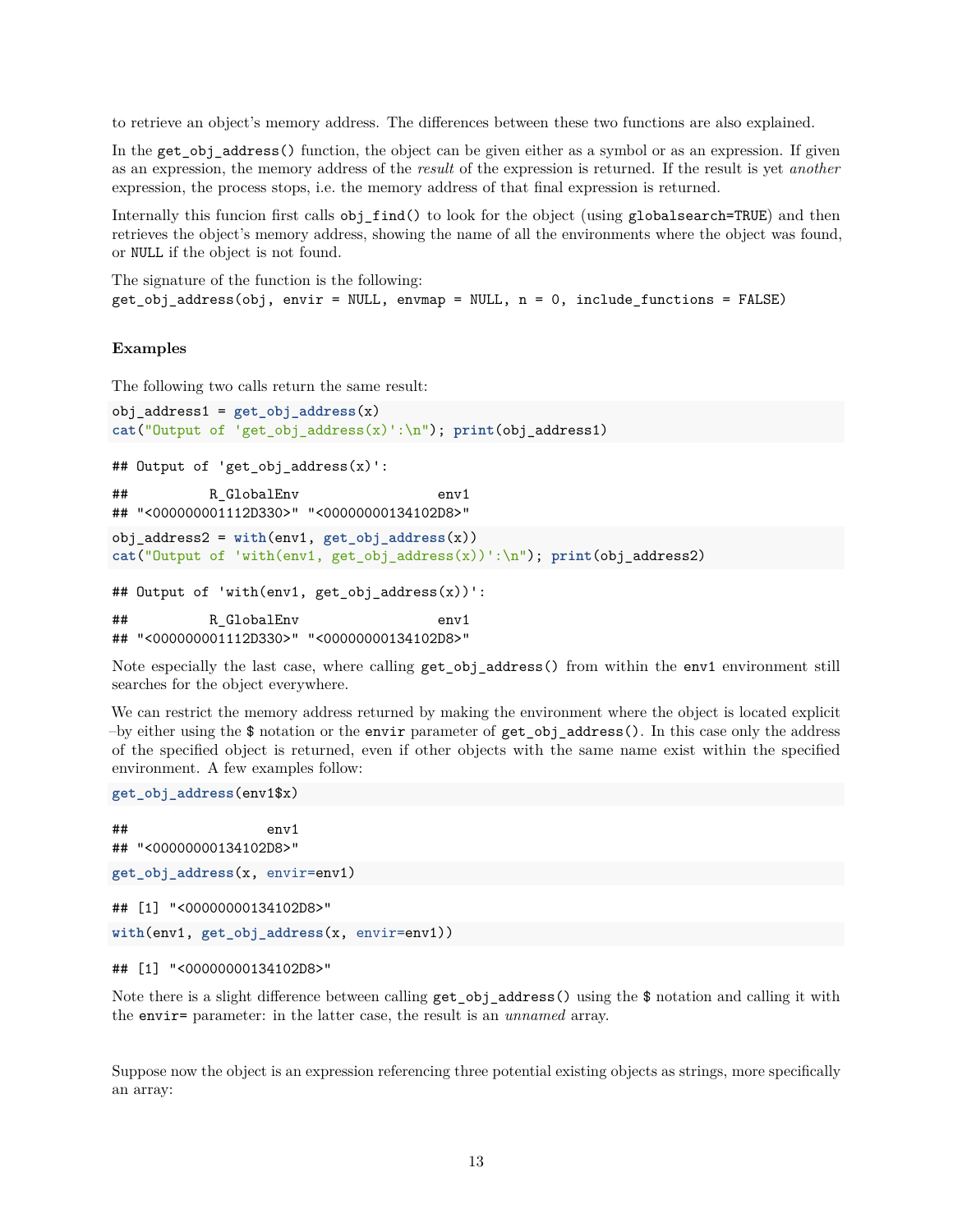```
vars = c("x", "y", "nonexistent")
get_obj_address(vars[1], envir=env1)
## [1] "<00000000134102D8>"
sapply(vars, get_obj_address)
## $x
## R GlobalEnv env1
## "<000000001112D330>" "<00000000134102D8>"
##
## $y
## e env of envs$env21
## "<0000000013410278>" "<0000000013410278>"
##
## $nonexistent
## NULL
```
(if your are seeing more environments than you expected in the above output, recall that environment e points to the same environment as env\_of\_envs\$env21)

We can check that the memory address is correct by running the internal function address() which calls a C function that retrieves the memory address of an object:

**address**(env1\$x)

## [1] "<00000000134102D8>"

**address**(e\$y)

## [1] "<0000000013410278>"

Finally: why would we use  $get\_obj\_address()$  instead of address() to retrieve the memory address of an object? For two main reasons:

- get\_obj\_address() first searches for the object in all user-defined environments, while address() needs to be called from within the environmnt where the object is defined.

- get\_obj\_address() returns NULL if the object does not exist, while address() returns the *memory address* of the NULL object, which may be misleading.

To prove the second statement, we simply run the following two commands which yield the same result:

**address**(env1\$nonexistent)

## [1] "<00000000044F0788>"

**address**(NULL)

## [1] "<00000000044F0788>"

while running get\_obj\_address() on the non-existent object yields NULL:

**get\_obj\_address**(env1\$nonexistent)

## NULL

## **Summing up**

We have described the following 6 functions of the **envnames** package and shown examples of using them: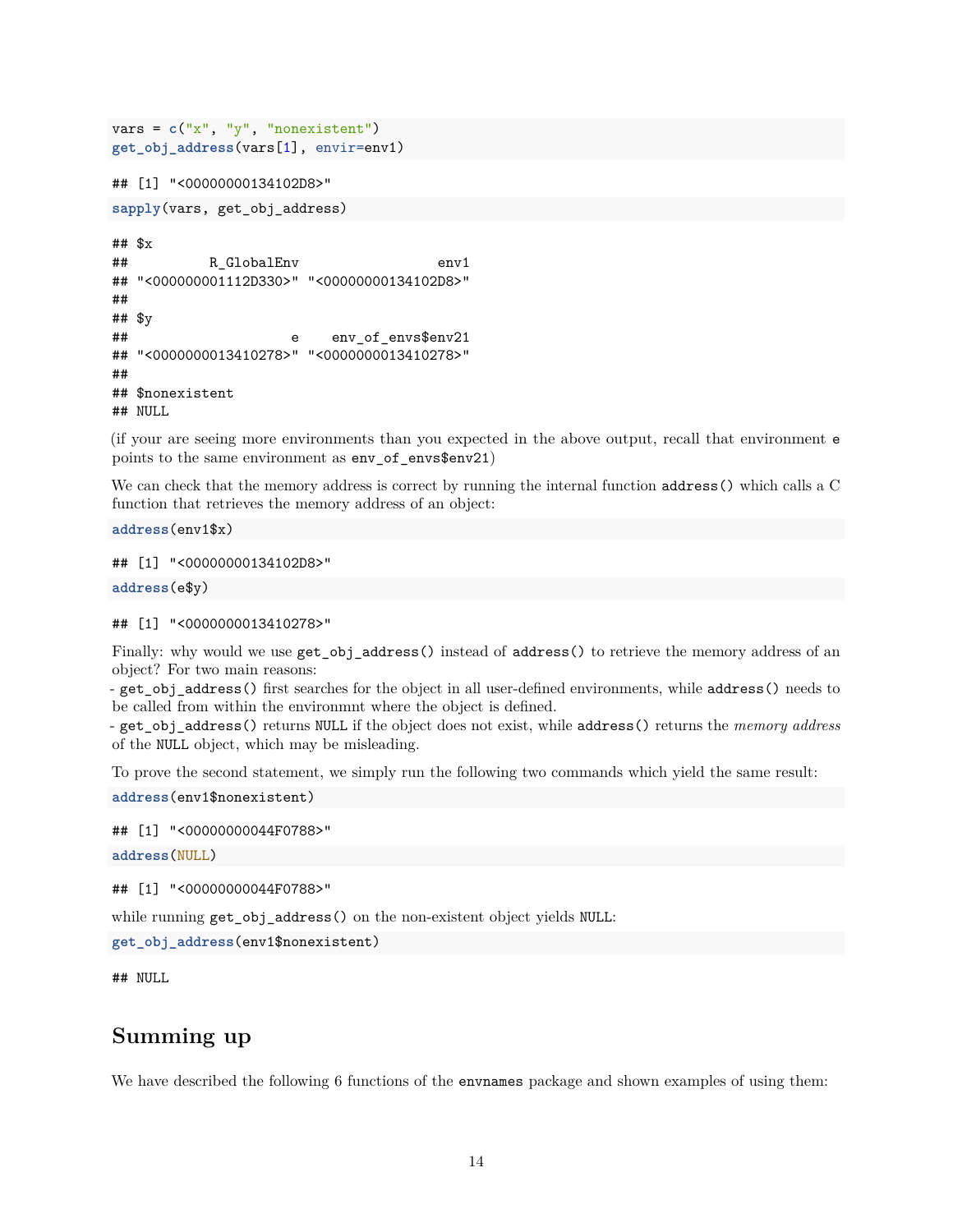- 1) get env names() to retrieve all the environments defined in the workspace in the form of a lookup table where the environment name can be looked up from its memory address.
- 2) environment\_name() /  $get\_env\_name()$  (its alias) to retrieve the name of an environment. This function extends the functionality of the built-in environmentName() function by retrieving:
	- the name of a user-defined environment
	- the name and path to environments defined inside other environments
	- the name and path to the function associated to an execution environment
	- the name of the environment associated to a memory address
- 3) obj\_find() to find an object in the workspace. This function extends the functionality of the built-in exists() function by:
	- searching for the object in user-defined environments
	- searching for the object recursively (i.e. in environments defined inside other environments)
- 4) get\_fun\_calling\_chain() to get the stack of calling functions. This function returns the stack information in a manner that is much simpler than the built-in sys.calls() function, making it easier to check the *names* of the calling functions.
- 5) get\_obj\_address() to retrieve the memory address of an object. This function gives a functionality that is not available in base R. Note that the data.table package also provides a function called address() to retrieve the memory address of an object; however the object is *not searched for in the whole workspace* as is the case with the get\_obj\_address() in this package.
- 6) address() to retrieve the memory address of an existing object, but without looking for it first.

We have *not* described the other 5 functions in the package:

- get\_fun\_calling(), which returns the last function call in the calling chain returned by get fun calling chain().
- get\_fun\_env(), which returns the execution environment(s) of a function matching a name or a memory address.
- get  $fun$  name(), which returns the name of the function called at a given level of the function calling chain.
- get\_obj\_name(), which returns the name of the object at a specified parent generation leading to a function's parameter.
- get  $obj$  value(), which returns the value of the object at a specified parent generation leading to a function's parameter value.

*This vignette was generated under the following platform:*

| ## |             | SystemInfo             |                    |
|----|-------------|------------------------|--------------------|
|    | ## sysname  | Windows                |                    |
|    | ## release  | 10 x64                 |                    |
|    |             | ## version build 17134 |                    |
|    | ## machine  | x86-64                 |                    |
| ## | ## platform |                        | x86 64-w64-mingw32 |
|    | ## arch     | x86 64                 |                    |
|    |             |                        |                    |